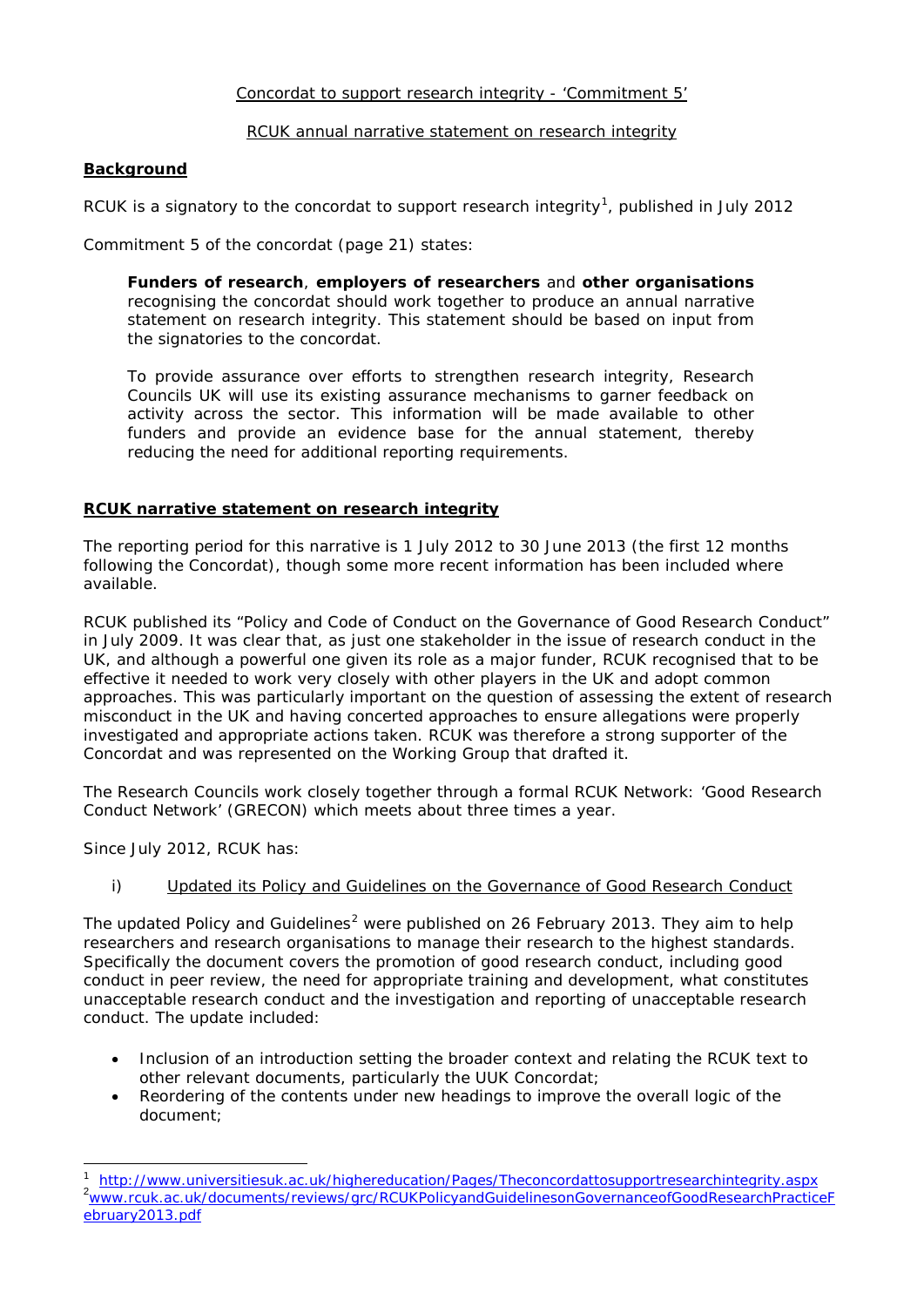- Specifying clearly scope and expectations (Section 1, page 3): who the policy applies to and the general expectations of RCs;
- A new paragraph on joint working (page 5) reflecting increasing trends in this direction;
- More details on sanctions and what we expect to be reported to RCs (pages 9 and 10), based on RC experience of specific cases;
- General updating of language.
- ii) Issued quidance to applicants for Research Council support concerning declarations of interest

New guidance is currently being prepared for applicants; there will also be a clearer process for recording them on the application form (JeS).

iii) Participated in Science Europe (SE) activities in research integrity

RCUK has participated in meetings of the Science Europe General Assembly, including final approval (at the meeting on  $21^{st}$  November 201[3](#page-0-2)) of the SE Roadmap<sup>3</sup> which includes a section on 'Research Integrity' (Annex 1). This is being taken forward by a Working Group on Research Integrity, on which RCUK is represented. The Group is chaired by Dr Maura Hiney (Head of Policy, Evaluation and External Relations, Health Research Board, Ireland). There will be a twoyear workplan. The Working Group will, among other things:

- Take stock of the existing policies and institutional arrangements related to research integrity;
- Progress implementation of best practices and positive actions within the remit of SE MOs;
- Contribute to strengthen the emerging normative structure around research integrity;
- Interact with the SE Scientific Committees and other Working Groups to identify community or policy area specific requirements and/or contributions.

More details, including the Working Group membership, are at: [www.scienceeurope.org/policy/working-groups/Research-Integrity](http://www.scienceeurope.org/policy/working-groups/Research-Integrity)

iv) Participated in Global Research Council (GRC) activities in research integrity

On 27-29 May 2013, RCUK participated in the GRC summit in Berlin at which participants endorsed a Statement of Principles on Research Integrity<sup>[4](#page-1-0)</sup>. (Annex 2)

v) Modified the RCUK Assurance Programme of Research Organisations

The RCUK Assurance programme<sup>[5](#page-1-1)</sup> is an internal programme that provides assurance to the Research Councils that the funding they provide to Research Organisations (RO) is used for the purposes for which it was provided. The process is applied to 40-45 institutions a year. A set of questions is sent to the RO; these are answered in writing, and then there is a visit from the RCUK assurance team. From August 2012, the remit of the Programme was extended to include assurance on research integrity. A set of questions on research integrity (Annex 3) was agreed and these started to be used from 1<sup>st</sup> November 2012 as a pilot in universities shortly to be subject to assurance.

The reasons for collecting the information are:

- i) Primarily to provide assurance to the RCs that the HEIs are complying with the RCUK Policy and Guidelines on the Governance of Good Research Conduct;
- ii) But also, to feed in to this narrative statement in meeting the requirements of the Concordat; and

 <sup>3</sup> <http://www.scienceeurope.org/downloads>

<span id="page-1-1"></span><span id="page-1-0"></span><sup>&</sup>lt;sup>4</sup> [www.globalresearchcouncil.org/statement-principles-research-integrity](http://www.globalresearchcouncil.org/statement-principles-research-integrity)

[www.rcuk.ac.uk/about/aboutRCUK/aims/units/Pages/Assurance.aspx](http://www.rcuk.ac.uk/about/aboutRCUK/aims/units/Pages/Assurance.aspx)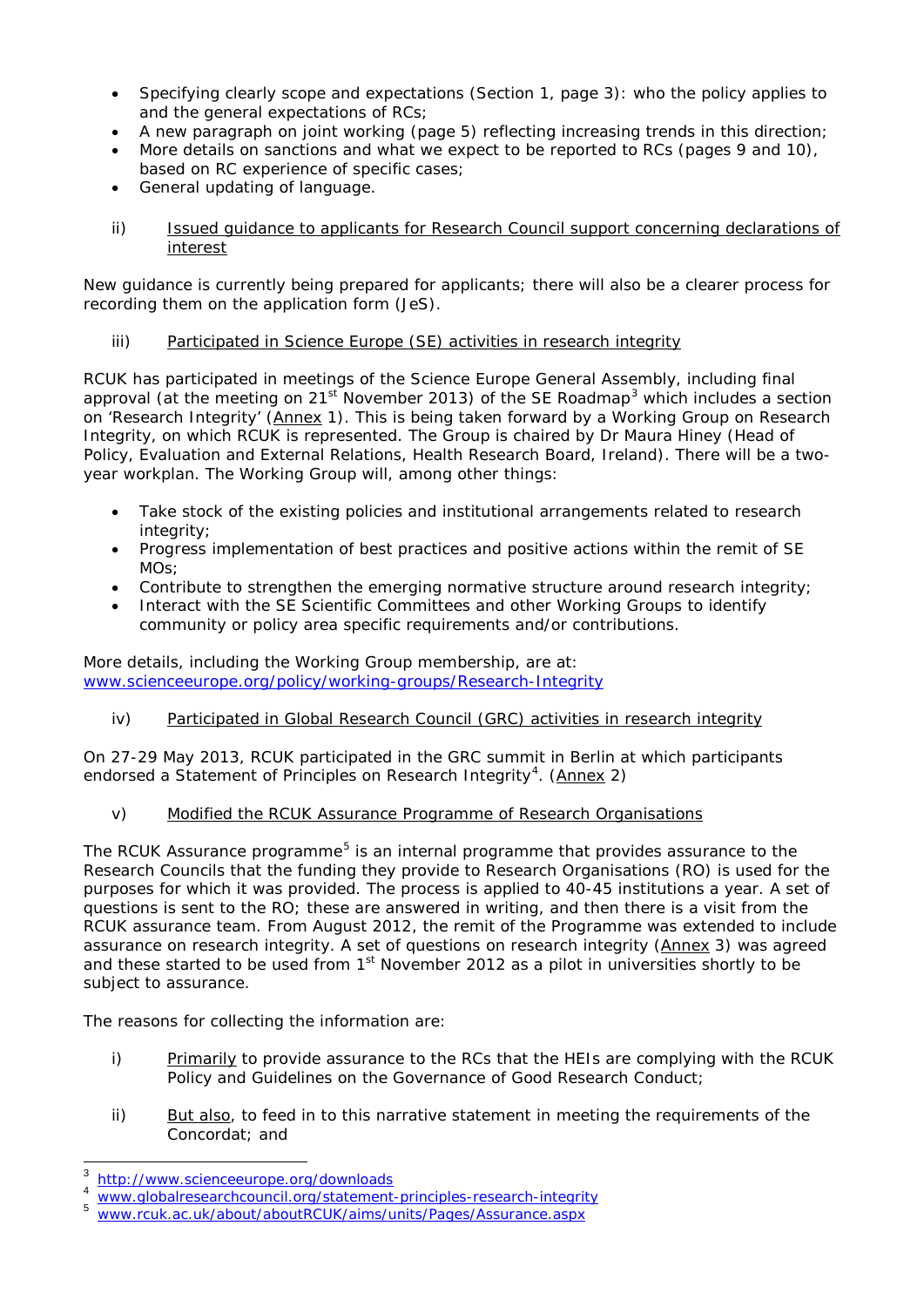iii) To allow RCUK to compare the data it receives from HEIs as part of the assurance programme with other information about research misconduct received by other routes, either from HEIs or from elsewhere.

The Assurance team lets GRECON members know regularly of the schedule of ROs to be sent questionnaires and to be visited, and to report to GRECON routinely every six months on the assurance programme.

RCUK already has a memorandum of understanding with the Wellcome Trust to share the findings from the assurance programme, subject to receiving the consent of the research organisation.

To 31 March 2013, seven ROs had been included in the pilot. In summary, the conclusions have been:

- Based on the responses received, all seven stated that they complied with the RCUK guidelines.
- In the past year, there had been two formal investigations (at different institutions). One was for plagiarism (upheld); and the second was for a breach of duty of care (upheld).
- [In addition, at a third institution, there had been misuse of travel funds (since repaid)].

In future years (April – March), we propose to report trend data. [It should be noted that numbers will need careful interpretation as increases may be 'good' as they may reflect better reporting].

vi) Participated in the Royal Society 'Research misconduct and irreproducibility' roundtable meeting, 22 May 2013

The objective of the meeting was to determine why research misconduct takes place, how to prevent the incidence of misconduct, and to discuss potential responses.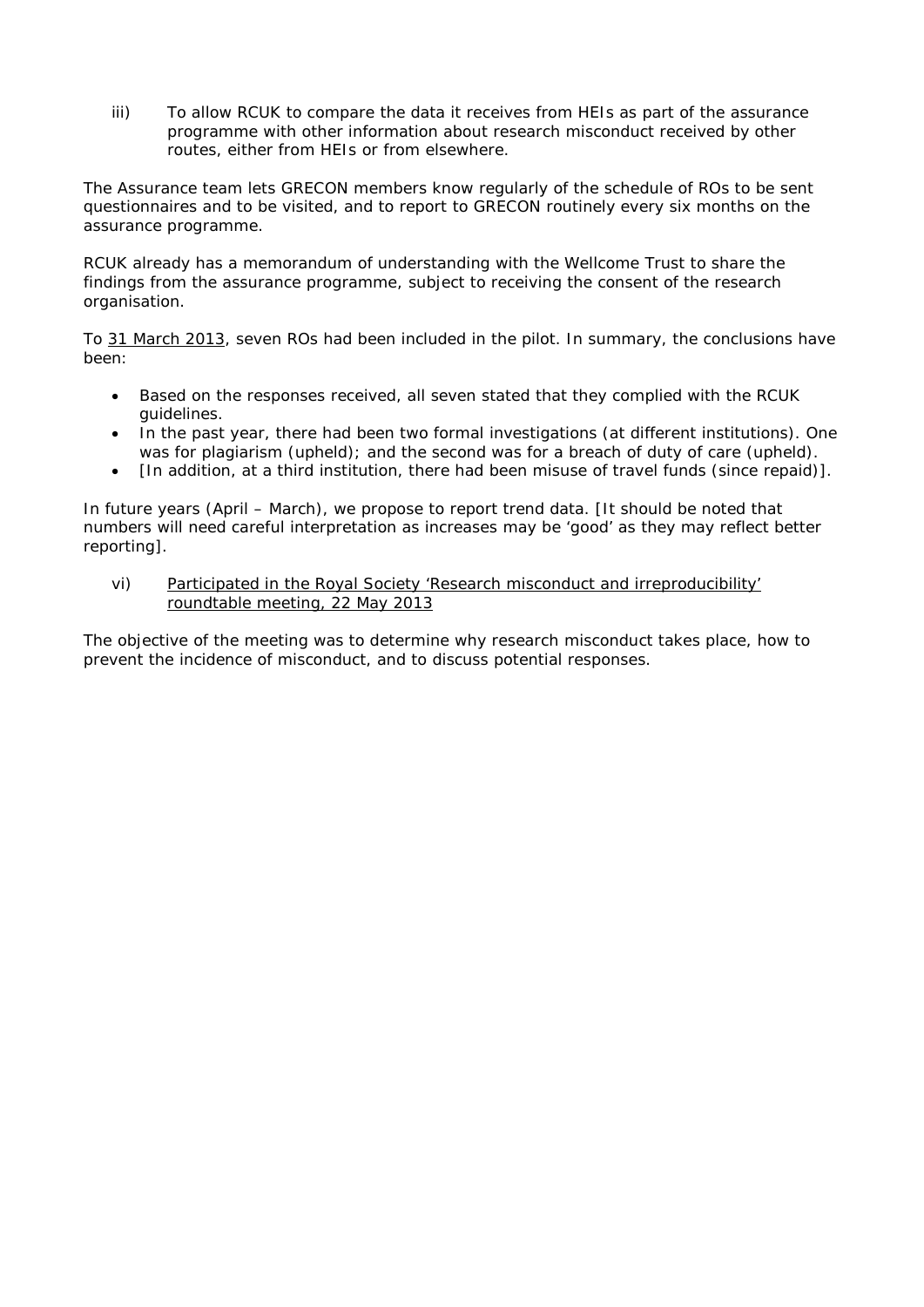Extract from the Science Europe Roadmap, 21 November 2013 (pp 23 -24)

# **Research Integrity**

Enhanced research integrity policies will contribute to:

- **Supporting borderless science** by fostering the harmonisation of procedures related to research integrity across disciplines, institutions and borders;
- **Facilitating science** by increasing the efficiency of the R&D system through increased trust between scientists and in scientific results, and by reducing the likelihood that funding is misused;
- **Communicating science** by helping to build and maintain public support for science, and by reducing the risk of misinformation based on misguided research; and
- **Improving the scientific environment** by reducing the risk of unfair career advancements based on fraudulent results, by cultivating good research practices and embedding them in an improved research culture, and by strengthening the global normative framework around research integrity.

# **What is the Issue?**

Research integrity is intrinsic to research activity and excellence. It is at the core of science itself, and is a basis for scientists' trust in each other and in the scientific record, and, equally importantly, society's trust in science. Addressing research integrity requires a holistic approach, given the linkages with other aspects of the research system, such as access to publications and data, research careers, evaluation, peer review, and research collaboration.

Individual or collective research misconduct can cover a broad spectrum of acts, but its most detrimental forms are Fabrication or Falsification of data, including under-reporting of data (which can have potential effects beyond the sphere of science itself) and Plagiarism (which can distort the internal system of scientific evaluation) (FFP). Beyond FFP, other, and perhaps even more frequent, cases of research misconduct include questionable research practices, the misuse of research data, authorship-related misconduct, and inadequate personal or leadership behavior.

Whilst the ultimate responsibility for good research practice lies with the individual researcher, it will only flourish in an environment that embraces both personal responsibility and an understanding that safeguarding research integrity is a shared task. Therefore, the research community as a whole, its institutions and research funding providers share the responsibility to raise awareness of, promote and support adherence to, and deal with infringements of good research practice, as well as dealing with infringements.

The Singapore Statement on Research Integrity issued in 2010 provided, for the first time, a foundational document on a global scale.

At a European level, the development and dissemination of the European Code of Conduct for Research Integrity of March 2011, issued by the European Science Foundation and ALLEA (All European Academies), was an important step in creating a normative body around the issue, addressing a wide range of actors involved in the research endeavor.

On a national scale, many institutions around Europe, including Research Performing and Research Funding Organisations, academies, universities and ministries, have put in place structures to promote research integrity and to deal with misconduct. In many European countries, legislation and policies have been developed to address issues of research integrity. However, the decisions of research integrity authorities are still not sufficiently legally robust and therefore remain vulnerable.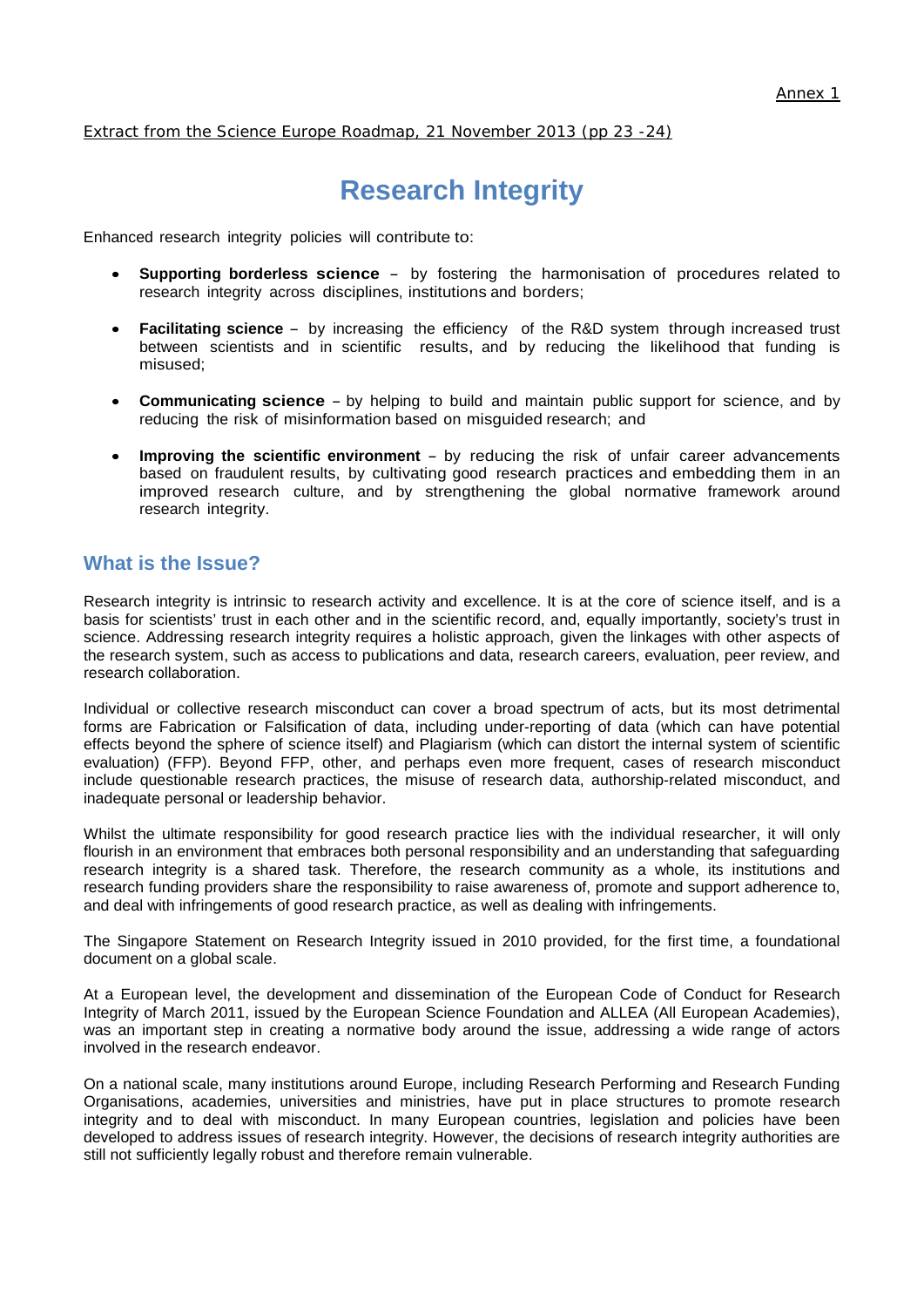# **Science Europe's Objectives**

Science Europe Member Organisations will strive to consolidate the emerging normative structure around research integrity, to move towards a harmonised implementation in Europe, and to ease research collaboration. They will do this by:

- Promoting research integrity. This includes working with all relevant parties to articulate and promote the centrality of research integrity, most notably in the education and training of researchers.
- Increasing knowledge. Science Europe Member Organisations will seek to expand their common understanding of the types, frequency, causes and effects of research misconduct, Science Europe will facilitate the regular ex*chang*e of best practice and experiences, and will strive to promote research on research integrity.
- Preventing misconduct. This includes developing appropriate incentives for fostering a culture of integrity, and setting high standards for researchers and institutions. All aspects of the research process - from funding, through employment contracts, peer-review processes, and collaborative projects to handling research data and publications - should take integrity issues into account. All sanctioning measures must be underpinned and preceded by pedagogical efforts aimed at instilling a culture of integrity, and at preventing the occurrence of cases of research misconduct.
- Dealing with misconduct. This includes working towards removing potential incompatibilities in procedural frameworks for research integrity between different disciplines, organisations and countries. Within their own remit and capacities, Science Europe Member Organisations will aim to identify and promote good practices related to the protection of 'whistle blowers', the fairness of procedure (including presumption of innocence), the proportionality of decisions and sanctions, and the possibilities for appeal.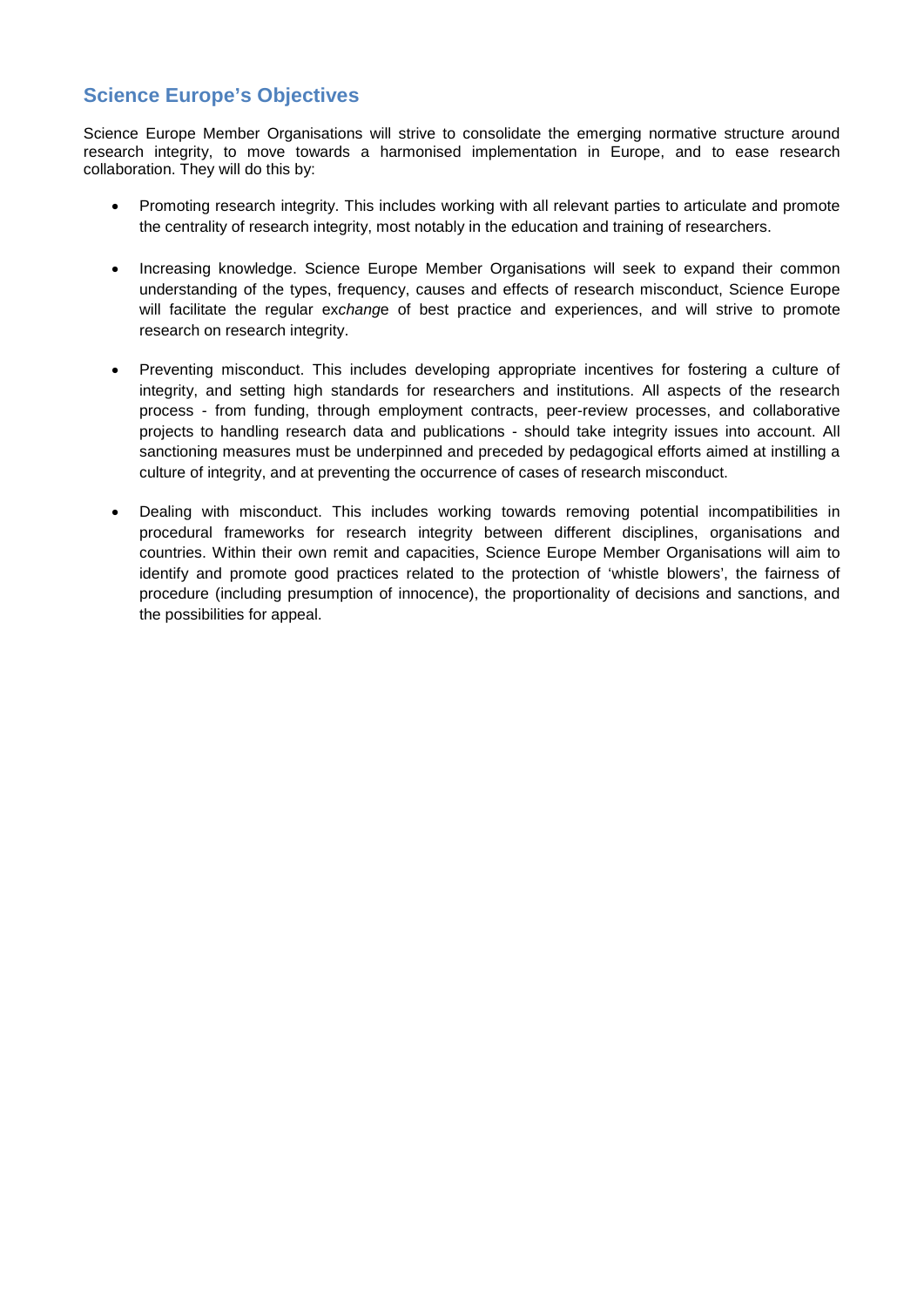# **Statement of Principles for Research Integrity**

# **Preamble**

The Responsible Conduct of Research is at the very essence of the scientific enterprise and is intrinsic to society's trust in science. Within the framework of the Responsible Conduct of Research, the basic principles of Research Integrity - namely honesty, responsibility, fairness and accountability – are enshrined in foundational documents 1 that also describe the responsibilities of researchers and the scientific community. While researchers and institutions themselves remain ultimately responsible for undertaking research with integrity, research funding agencies have an obligation to ensure that the research they support is conducted in accordance with the highest standards possible. To that end, participants in the 2nd Annual Meeting of the Global Research Council recognize the following Principles to articulate the responsibilities of research funding agencies in creating an international environment in which research integrity is at the core of all activities.

# **Principles**

#### **Leadership**

Research funding agencies must lead by example in the responsible management of research programs.

#### **Promotion**

Research funding agencies should encourage institutions to develop and implement policies and systems to promote integrity in all aspects of the research enterprise.

#### **Education**

Research funding agencies should promote continual training in research integrity, and develop initiatives to educate all researchers and students on the importance of research integrity.

#### **Transparent Processes**

Research funding agencies should, within the scope of their mandate, publish policies and procedures to promote research integrity and to address allegations of research misconduct.

#### **Response to Allegations of Misconduct**

During any investigation of misconduct 2, research funding agencies should support a process that values accountability, timeliness and fairness.

#### **Conditions for Research Support**

Research funding agencies should incorporate integrity in research as a condition for obtaining and maintaining funding by researchers and institutions.

#### **International Cooperation**

Research funding agencies will work cooperatively with partners to support and facilitate research integrity worldwide.

-----------------------------------------------------------------

<sup>1</sup> For example: the Singapore Statement, the InterAcademy Council IAP Policy Report, and the European Code of Conduct for Research Integrity. 2 Breaches of research integrity can include, but are not limited to, plagiarism, fabrication and falsification.